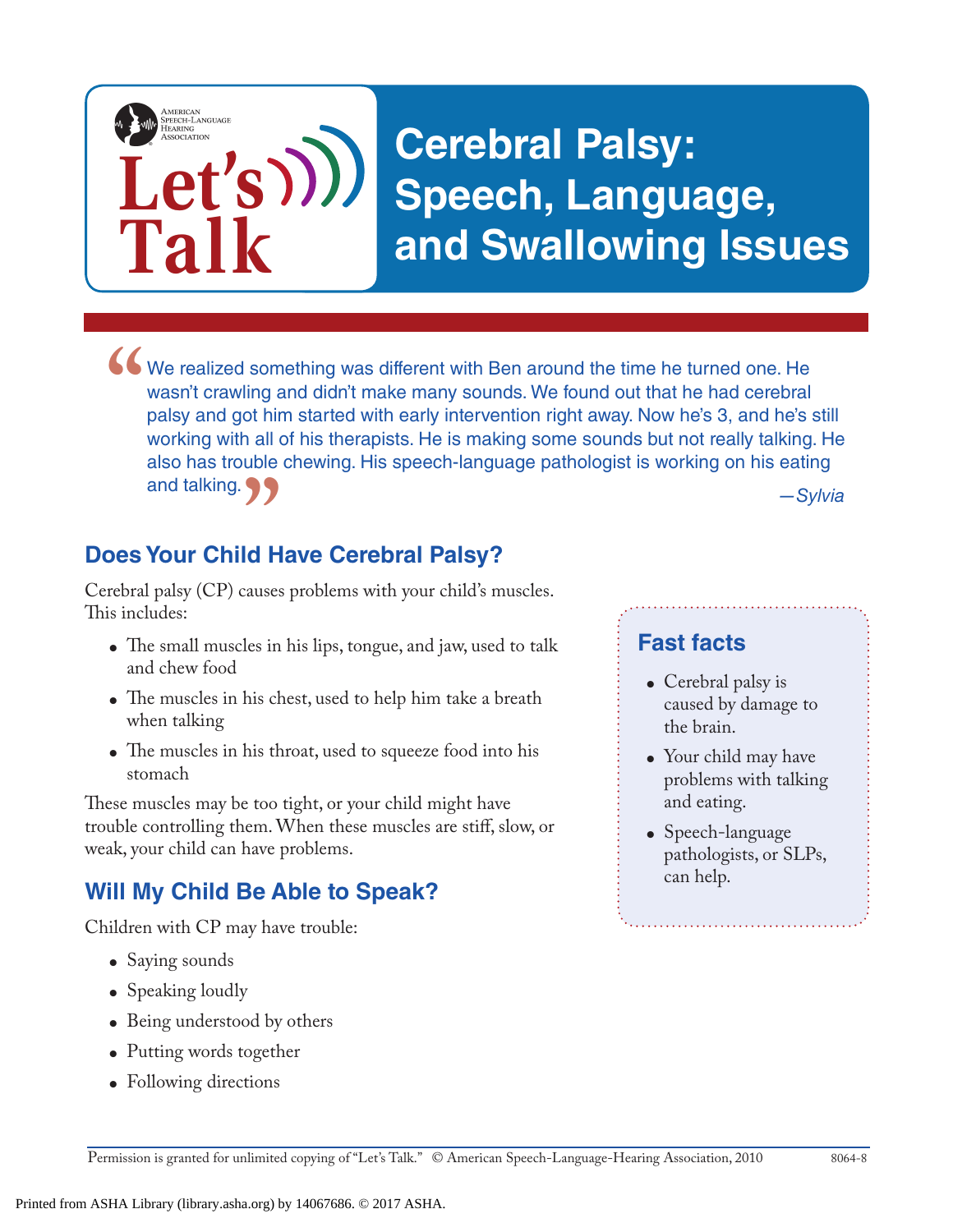

You may be told that your child has dysarthria (dis-AR-three-uh). This means that the muscles of his mouth are weak, and he cannot say sounds clearly.

Some children with CP can speak quite well. Others may have trouble speaking clearly. Still others may not be able to talk at all and may need to communicate in other ways.

### **Will My Child Have Trouble Swallowing?**

Your child uses a lot of muscles to swallow, and they need to work together. Your child may have trouble swallowing if his muscles are weak or don't move the right way. You may also hear this called dysphagia (dis-FAY-juh).

Your child may:

- Have trouble chewing food
- $\bullet$  Not be able to suck from a straw
- Choke on food or drinks
- Spill food out of his mouth when eating
- Drool a lot
- Not be able to feed himself

Some children with CP have a hard time getting enough food to gain weight. Your doctor may suggest that your child see a dietitian to help with his nutrition.

# **Speech-Language Pathologists Can Help**

Speech-language pathologists, or SLPs, work with children who have CP. SLPs work in schools, hospitals, and clinics, and can even come to your home.

Your child's SLP may:

- Ask you about your child and what you are worried about
- See how your child eats and communicates
- Test your child's speech and language
- Treat the speech, language, and swallowing problems that your child may have